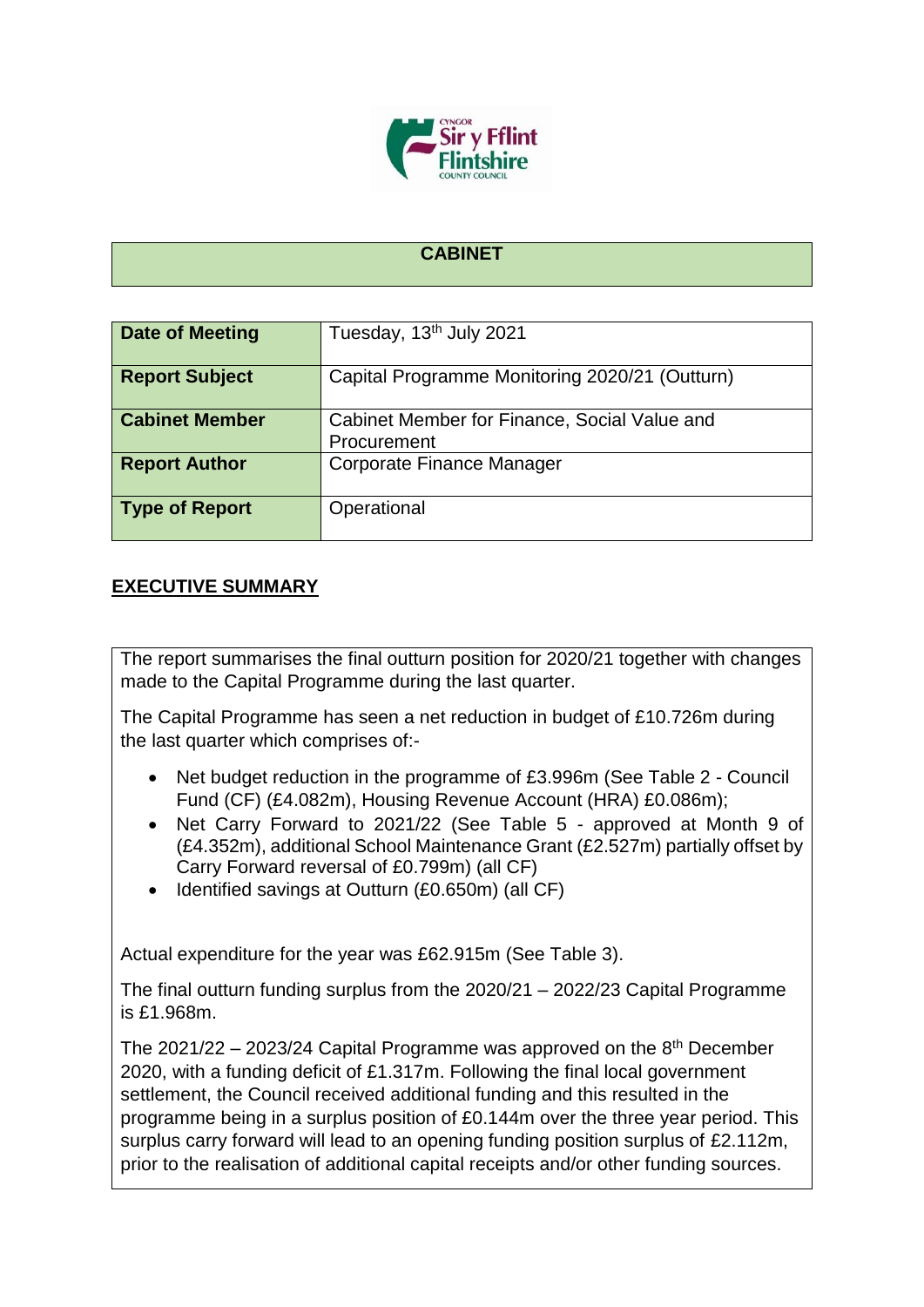|   | <b>RECOMMENDATIONS</b>                                                             |
|---|------------------------------------------------------------------------------------|
|   | Cabinet are requested to approve the overall report.                               |
| 2 | Cabinet are requested to approve the carry forward adjustments set out at<br>1.16. |

## **REPORT DETAILS**

| 1.00 | <b>EXPLAINING THE CAPITAL PROGRAMME MONITORING POSITION -</b><br><b>OUTTURN 2020/21</b>                                                                                                                         |                          |                            |                   |                                |                    |                       |                       |                          |  |
|------|-----------------------------------------------------------------------------------------------------------------------------------------------------------------------------------------------------------------|--------------------------|----------------------------|-------------------|--------------------------------|--------------------|-----------------------|-----------------------|--------------------------|--|
| 1.01 | <b>Background</b>                                                                                                                                                                                               |                          |                            |                   |                                |                    |                       |                       |                          |  |
|      | The Council approved a Council Fund (CF) Capital Programme of<br>£42.582m and a Housing Revenue Account (HRA) Capital Programme of<br>£30.464m for 2020/21 at its meeting of 28 <sup>th</sup> January, 2020.    |                          |                            |                   |                                |                    |                       |                       |                          |  |
| 1.02 | For presentational purposes the Capital Programme is shown as a whole,<br>with sub-totals for the Council Fund and HRA. In reality the HRA<br>programme is 'ring fenced' and can only be used for HRA purposes. |                          |                            |                   |                                |                    |                       |                       |                          |  |
| 1.03 | <b>Changes since Budget approval</b>                                                                                                                                                                            |                          |                            |                   |                                |                    |                       |                       |                          |  |
|      | More detailed cumulative information relating to each Portfolio is provided<br>in Appendix A:-                                                                                                                  |                          |                            |                   |                                |                    |                       |                       |                          |  |
|      | Table 1                                                                                                                                                                                                         |                          |                            |                   |                                |                    |                       |                       |                          |  |
|      | <b>REVISED PROGRAMME</b>                                                                                                                                                                                        | Original                 | Carry                      |                   | 2020/21 Previously Reported    |                    | Savings - Changes -   |                       | Revised                  |  |
|      |                                                                                                                                                                                                                 | <b>Budget</b><br>2020/21 | Forward<br>from<br>2019/20 | <b>Changes</b>    | Carry<br>Forward to<br>2021/22 | <b>Savings</b>     | <b>This</b><br>Period | <b>This</b><br>Period | <b>Budget</b><br>2020/21 |  |
|      |                                                                                                                                                                                                                 | £m                       | £m                         | £m                | £m                             | £m                 | £m                    | £m                    | £m                       |  |
|      | People & Resources                                                                                                                                                                                              | 0.400                    | 0.170                      | (0.260)           | 0.000                          | 0.000              | 0.000                 | (0.050)               | 0.260                    |  |
|      | Governance                                                                                                                                                                                                      | 1.176                    | 0.975                      | 0.207             | (0.374)                        | 0.000              | 0.000                 | 1.348                 | 3.332                    |  |
|      | Education & Youth                                                                                                                                                                                               | 10.166                   | 8.519                      | (2.139)           | (6.496)                        | (0.027)            | 0.000                 | 2.570                 | 12.593                   |  |
|      | Social Services                                                                                                                                                                                                 | 1.247                    | 4.188                      | 4.151             | (0.288)                        | 0.000              | 0.000                 | 0.820                 | 10.118                   |  |
|      | Planning, Environment & Economy                                                                                                                                                                                 | 3.078                    | 0.905                      | 0.604             | (0.656)                        | 0.000              | (0.030)               | (0.047)               | 3.854                    |  |
|      | Streetscene & Transportation                                                                                                                                                                                    | 3.030                    | 1.302                      | 11.006            | (1.678)                        | 0.000              | (0.516)               | (3.595)               | 9.549                    |  |
|      | <b>Strategic Programmes</b>                                                                                                                                                                                     | 0.985                    | 0.636                      | 2.079             | (1.394)                        | 0.000              | 0.000                 | 0.143                 | 2.449                    |  |
|      | Housing & Assets<br><b>Council Fund Total</b>                                                                                                                                                                   | 22.500<br>42.582         | 3.071<br>19.766            | (11.065)<br>4.583 | (1.428)<br>(12.314)            | (0.650)<br>(0.677) | (0.104)<br>(0.650)    | (5.271)<br>(4.082)    | 7.053<br>49.208          |  |
|      | <b>HRA Total</b>                                                                                                                                                                                                | 30.464                   | 0.000                      | (13.522)          | 0.000                          | 0.000              | 0.000                 | 0.086                 | 17.028                   |  |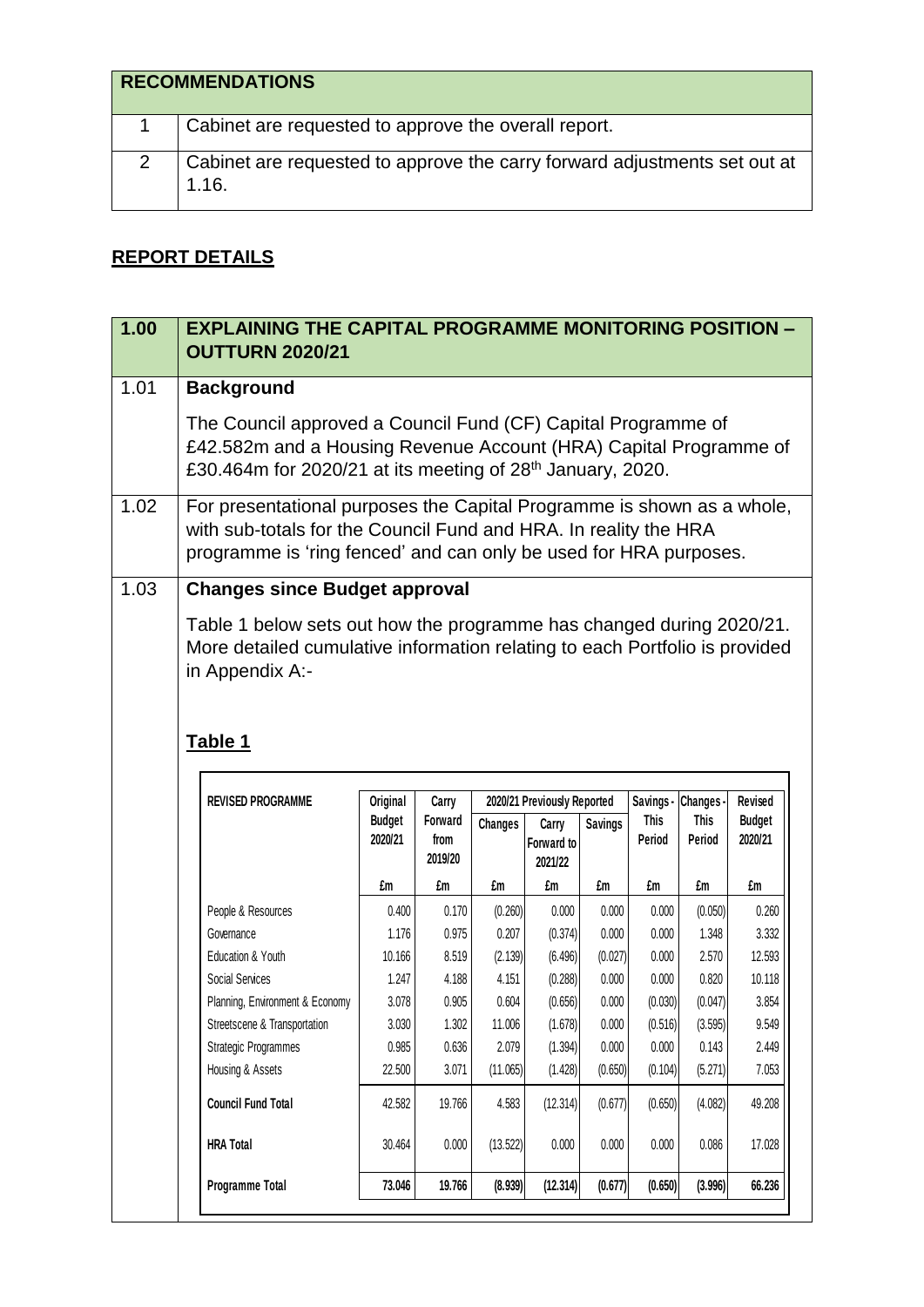| 1.04 | <b>Carry Forward from 2019/20</b>                                                                                                                                                                                     |              |                |
|------|-----------------------------------------------------------------------------------------------------------------------------------------------------------------------------------------------------------------------|--------------|----------------|
|      | Carry forward sums from 2019/20 to 2020/21, totalling £19.766m (CF<br>£19.766m, HRA £0.000m), were approved as a result of the quarterly<br>monitoring reports presented to Cabinet during 2019/20.                   |              |                |
| 1.05 | <b>Changes during this period</b>                                                                                                                                                                                     |              |                |
|      | Funding changes during this period have resulted in a net reduction in the<br>programme total of £3.996m (CF (£4.082m), HRA £0.086m). A summary<br>of the changes, detailing major items, is shown in Table 2 below:- |              |                |
|      | Table 2                                                                                                                                                                                                               |              |                |
|      | <b>CHANGES DURING THIS PERIOD</b>                                                                                                                                                                                     |              |                |
|      |                                                                                                                                                                                                                       | Para         | £m             |
|      | <b>COUNCIL FUND</b>                                                                                                                                                                                                   |              |                |
|      | <b>Increases</b>                                                                                                                                                                                                      |              |                |
|      | Education general                                                                                                                                                                                                     | 1.06         | 2.527          |
|      | Investment Grant for ICT in Schools                                                                                                                                                                                   | 1.07         | 1.323          |
|      | <b>Waste Services</b>                                                                                                                                                                                                 | 1.08         | 0.507          |
|      | <b>Children's Services</b>                                                                                                                                                                                            | 1.09<br>1.12 | 0.500          |
|      | Other Aggregate Increases                                                                                                                                                                                             |              | 1.486<br>6.343 |
|      | <b>Decreases</b>                                                                                                                                                                                                      |              |                |
|      | Affordable Housing                                                                                                                                                                                                    | 1.10         | (5.271)        |
|      | <b>Transportation Grants</b>                                                                                                                                                                                          | 1.11         | (4.102)        |
|      | <b>Energy Services</b>                                                                                                                                                                                                | 1.12         | (0.830)        |
|      | Other Aggregate Decreases                                                                                                                                                                                             |              | (0.222)        |
|      |                                                                                                                                                                                                                       |              | (10.425)       |
|      | Total                                                                                                                                                                                                                 |              | (4.082)        |
|      | <u>HRA</u>                                                                                                                                                                                                            |              |                |
|      | <b>Increases</b>                                                                                                                                                                                                      |              |                |
|      | Other Aggregate Increases                                                                                                                                                                                             | 1.12         | 1.373          |
|      |                                                                                                                                                                                                                       |              | 1.373          |
|      | <b>Decreases</b>                                                                                                                                                                                                      |              |                |
|      | WHQS                                                                                                                                                                                                                  | 1.12         | (1.193)        |
|      | Other Aggregate Decreases                                                                                                                                                                                             |              | (0.094)        |
|      |                                                                                                                                                                                                                       |              | (1.287)        |
|      | Total                                                                                                                                                                                                                 |              | 0.086          |
|      |                                                                                                                                                                                                                       |              |                |
|      |                                                                                                                                                                                                                       |              |                |
| 1.06 | In the final quarter, the Council was allocated additional Welsh Government<br>(WG) grant funding to address maintenance backlog in schools amounting                                                                 |              |                |
|      | to £2.527m.                                                                                                                                                                                                           |              |                |
|      | This funding was used for existing expenditure on schools and a<br>corresponding sum carried forward into 2021/22 (See Table 5) to be used<br>in accordance with grant conditions.                                    |              |                |
| 1.07 | WG have awarded funding for the purchase of equipment to improve<br>schools IT infrastructure to meet the National Digital Standard for Schools.                                                                      |              |                |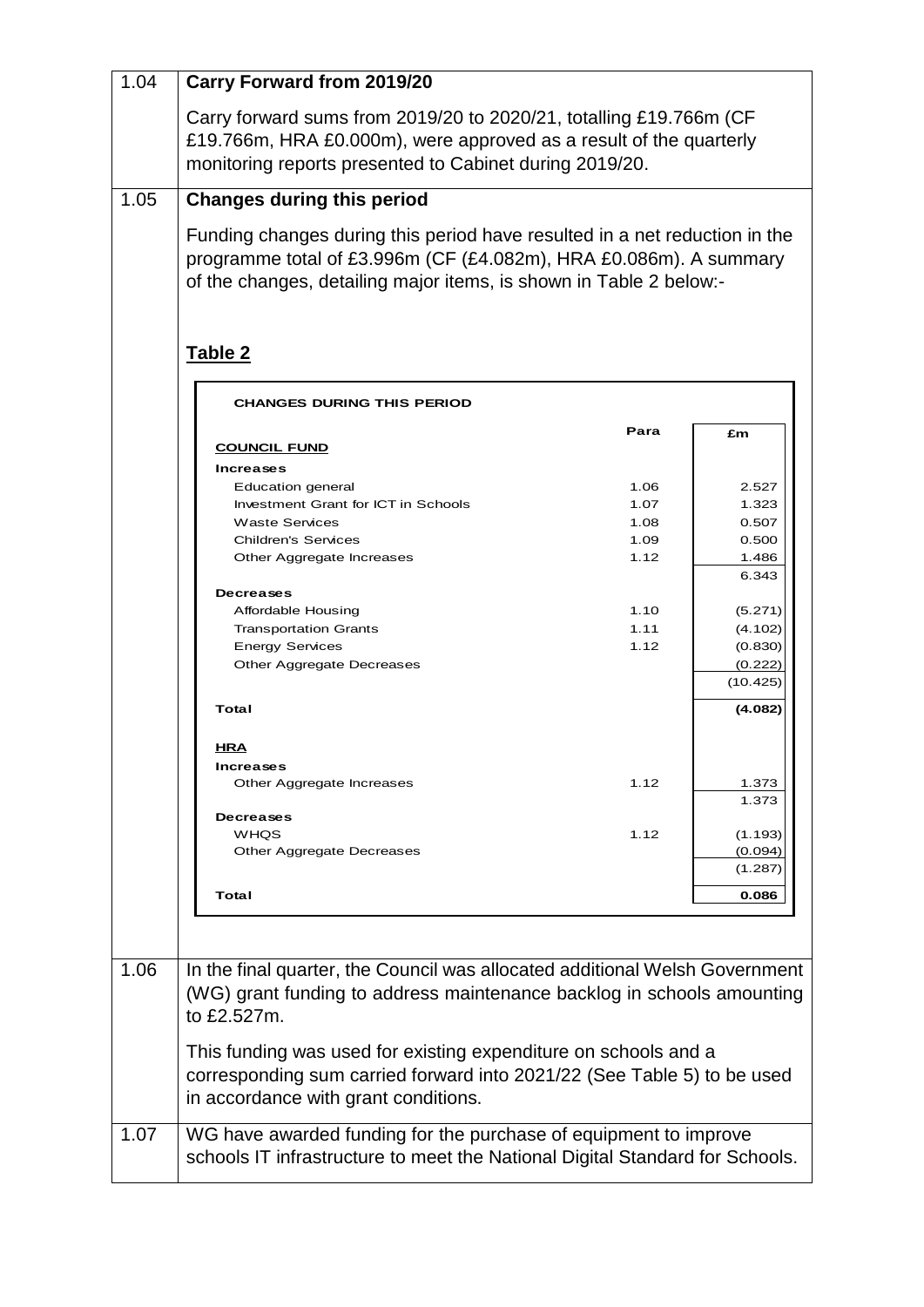| 1.08 | WG funding has also been introduced for improvement works at Greenfield<br>Waste Transfer Station and funding for repair and reuse activities in town<br>centres.                                                                                                                                                                                                                                                    |
|------|----------------------------------------------------------------------------------------------------------------------------------------------------------------------------------------------------------------------------------------------------------------------------------------------------------------------------------------------------------------------------------------------------------------------|
| 1.09 | There has also been an introduction of grant funding from WG relating to<br>the acquisition of a site to deliver an in house residential care provision for<br>children.                                                                                                                                                                                                                                             |
| 1.10 | As part of the Strategic Housing and Regeneration Programme (SHARP),<br>the Council are building new affordable housing. The programme is<br>currently developing the latest batch of sites for which expenditure will be<br>incurred over a number of financial years. Re-profiling of prudential<br>borrowing has been carried out to match actual expenditure at outturn.                                         |
| 1.11 | Local Transport Funding has been re-profiled to match expenditure across<br>financial years.                                                                                                                                                                                                                                                                                                                         |
| 1.12 | During the final quarter of the year there have been a number of<br>adjustments made to schemes that are funded from grants, revenue<br>contributions to fund capital expenditure (CERA) and prudential borrowing,<br>reflecting the need to re-profile funding between financial years to align<br>expenditure incurred with the relevant funding source. This is the case with<br>a number of the movements above. |
| 1.13 | <b>Capital Expenditure compared to Budget</b>                                                                                                                                                                                                                                                                                                                                                                        |
|      | Outturn expenditure, across the whole of the Capital Programme was<br>£62.915m. The breakdown of expenditure is analysed in Table 3, along<br>with the percentage spend against budget.                                                                                                                                                                                                                              |
|      | This shows that 94.99% of the budget has been spent (CF 93.25%, HRA<br>100%). Corresponding figures for Outturn 2019/20 were 88.26% (CF<br>87.18%, HRA 100%).                                                                                                                                                                                                                                                        |
| 1.14 | The table also shows a projected underspend (pending carry forward and<br>other adjustments) of £3.321m on the Council Fund and a break even<br>position on the HRA.                                                                                                                                                                                                                                                 |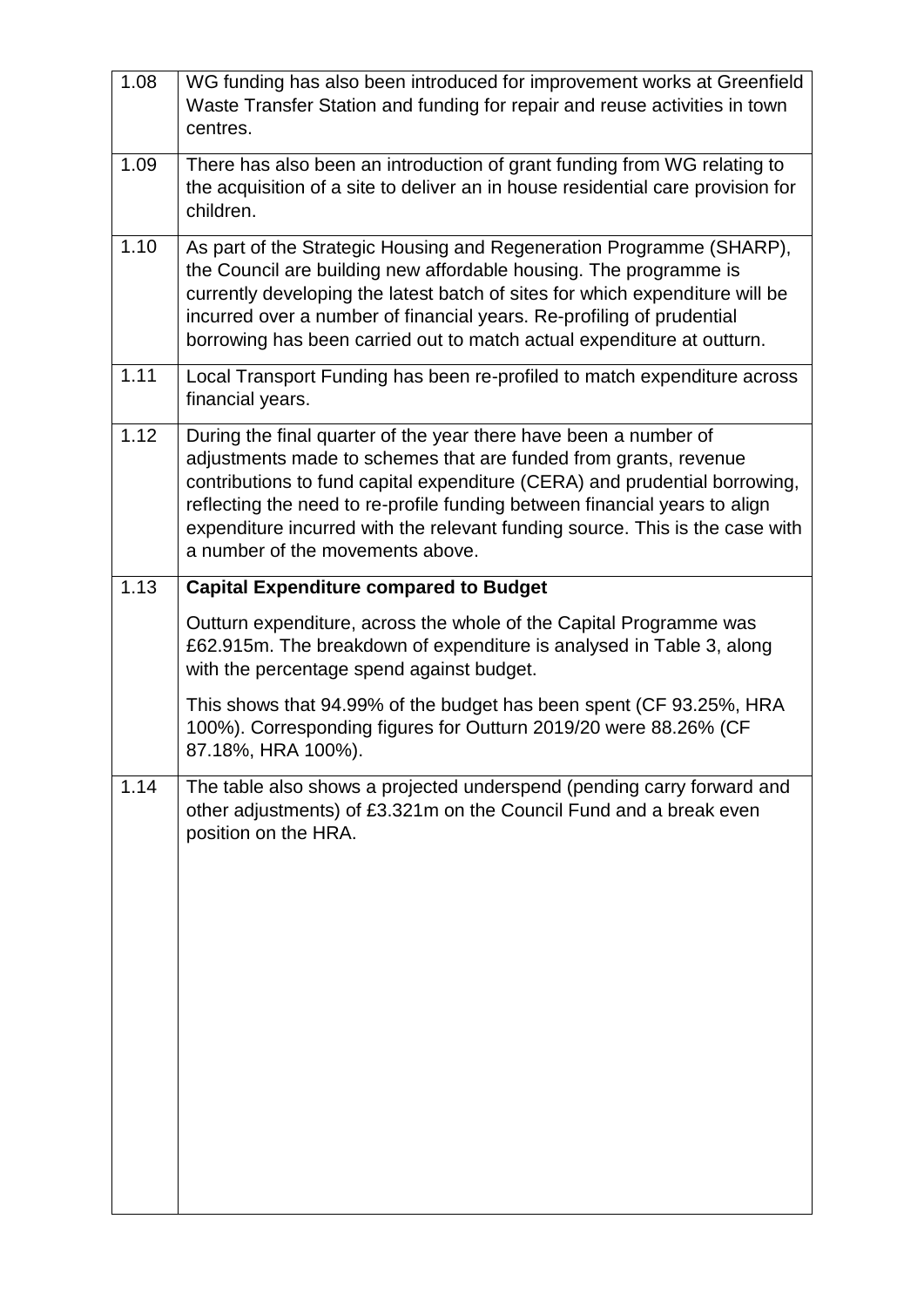|  | <b>EXPENDITURE</b>                                                                                                                                                                                                                                                                                                                                                               | Revised<br><b>Budget</b> | <b>Outturn</b><br>Expenditure | Percentage<br>Spend v<br><b>Budget</b> | Variance<br><b>Budget v</b><br><b>Outturn</b><br>(Under)/Over |         |
|--|----------------------------------------------------------------------------------------------------------------------------------------------------------------------------------------------------------------------------------------------------------------------------------------------------------------------------------------------------------------------------------|--------------------------|-------------------------------|----------------------------------------|---------------------------------------------------------------|---------|
|  |                                                                                                                                                                                                                                                                                                                                                                                  | £m                       | £m                            | $\%$                                   | £m                                                            |         |
|  | People & Resources                                                                                                                                                                                                                                                                                                                                                               |                          | 0.260                         | 0.000                                  | 0.00                                                          | (0.260) |
|  | Governance                                                                                                                                                                                                                                                                                                                                                                       | 3.332                    | 3.201                         | 96.07                                  | (0.131)                                                       |         |
|  | Education & Youth<br><b>Social Services</b><br>Planning, Environment & Economy<br>Streetscene & Transportation<br><b>Strategic Programmes</b>                                                                                                                                                                                                                                    | 12.593                   | 11.519                        | 91.47                                  | (1.074)                                                       |         |
|  |                                                                                                                                                                                                                                                                                                                                                                                  | 10.118                   | 9.808                         | 96.94                                  | (0.310)                                                       |         |
|  |                                                                                                                                                                                                                                                                                                                                                                                  | 3.854                    | 3.660                         | 94.97                                  | (0.194)                                                       |         |
|  |                                                                                                                                                                                                                                                                                                                                                                                  | 9.549                    | 8.700                         | 91.11                                  | (0.849)                                                       |         |
|  |                                                                                                                                                                                                                                                                                                                                                                                  | 2.449                    | 2.418                         | 98.73                                  | (0.031)                                                       |         |
|  | Housing & Assets                                                                                                                                                                                                                                                                                                                                                                 | 7.053                    | 6.581                         | 93.31                                  | (0.472)                                                       |         |
|  | <b>Council Fund Total</b>                                                                                                                                                                                                                                                                                                                                                        | 49.208                   | 45.887                        | 93.25                                  | (3.321)                                                       |         |
|  | Buy Back / Strategic Acquisition                                                                                                                                                                                                                                                                                                                                                 | 0.225                    | 0.225                         | 100.00                                 | 0.000                                                         |         |
|  | <b>Disabled Adaptations</b>                                                                                                                                                                                                                                                                                                                                                      | 0.681                    | 0.681                         | 100.00                                 | 0.000                                                         |         |
|  | <b>Energy Schemes</b>                                                                                                                                                                                                                                                                                                                                                            | 1.610                    | 1.610                         | 100.00                                 | 0.000                                                         |         |
|  | Major Works                                                                                                                                                                                                                                                                                                                                                                      | 2.153                    | 2.153                         | 100.00                                 | 0.000                                                         |         |
|  | <b>Accelerated Programmes</b>                                                                                                                                                                                                                                                                                                                                                    | 0.259                    | 0.259                         | 100.00                                 | 0.000                                                         |         |
|  | WHQS Improvements                                                                                                                                                                                                                                                                                                                                                                | 10.948                   | 10.948                        | 100.00                                 | 0.000                                                         |         |
|  | SHARP Programme                                                                                                                                                                                                                                                                                                                                                                  | 1.152                    | 1.152                         | 100.00                                 | 0.000                                                         |         |
|  | <b>Housing Revenue Account Total</b>                                                                                                                                                                                                                                                                                                                                             | 17.028                   | 17.028                        | 100.00                                 | 0.000                                                         |         |
|  | <b>Programme Total</b>                                                                                                                                                                                                                                                                                                                                                           | 66.236                   | 62.915                        | 94.99                                  | (3.321)                                                       |         |
|  |                                                                                                                                                                                                                                                                                                                                                                                  |                          |                               |                                        |                                                               |         |
|  | Details of the variances for individual programme areas are listed in                                                                                                                                                                                                                                                                                                            |                          |                               |                                        |                                                               |         |
|  | Appendix B, which includes the reasons, and remedial actions which may                                                                                                                                                                                                                                                                                                           |                          |                               |                                        |                                                               |         |
|  | be required, where those variances exceed +/- 10% of the revised budget.                                                                                                                                                                                                                                                                                                         |                          |                               |                                        |                                                               |         |
|  | In addition, where carry forward into 2021/22 has been identified, this is                                                                                                                                                                                                                                                                                                       |                          |                               |                                        |                                                               |         |
|  | also included in the narrative.                                                                                                                                                                                                                                                                                                                                                  |                          |                               |                                        |                                                               |         |
|  | <b>Carry Forward into 2021/22</b>                                                                                                                                                                                                                                                                                                                                                |                          |                               |                                        |                                                               |         |
|  | During the quarter, carry forward requirements of £3.321m (all CF) has<br>been identified which reflects reviewed spending plans across all<br>programme areas; these amounts can be split into 2 areas, those required<br>to meet the cost of programme works and/or retention payments in<br>2021/22 and Corporate provisions that are allocated as requested and<br>approved. |                          |                               |                                        |                                                               |         |
|  | The Corporate provisions are as follows:-                                                                                                                                                                                                                                                                                                                                        |                          |                               |                                        |                                                               |         |
|  | 'Headroom' – A sum set aside for urgent works for which no other<br>funding is available; and                                                                                                                                                                                                                                                                                    |                          |                               |                                        |                                                               |         |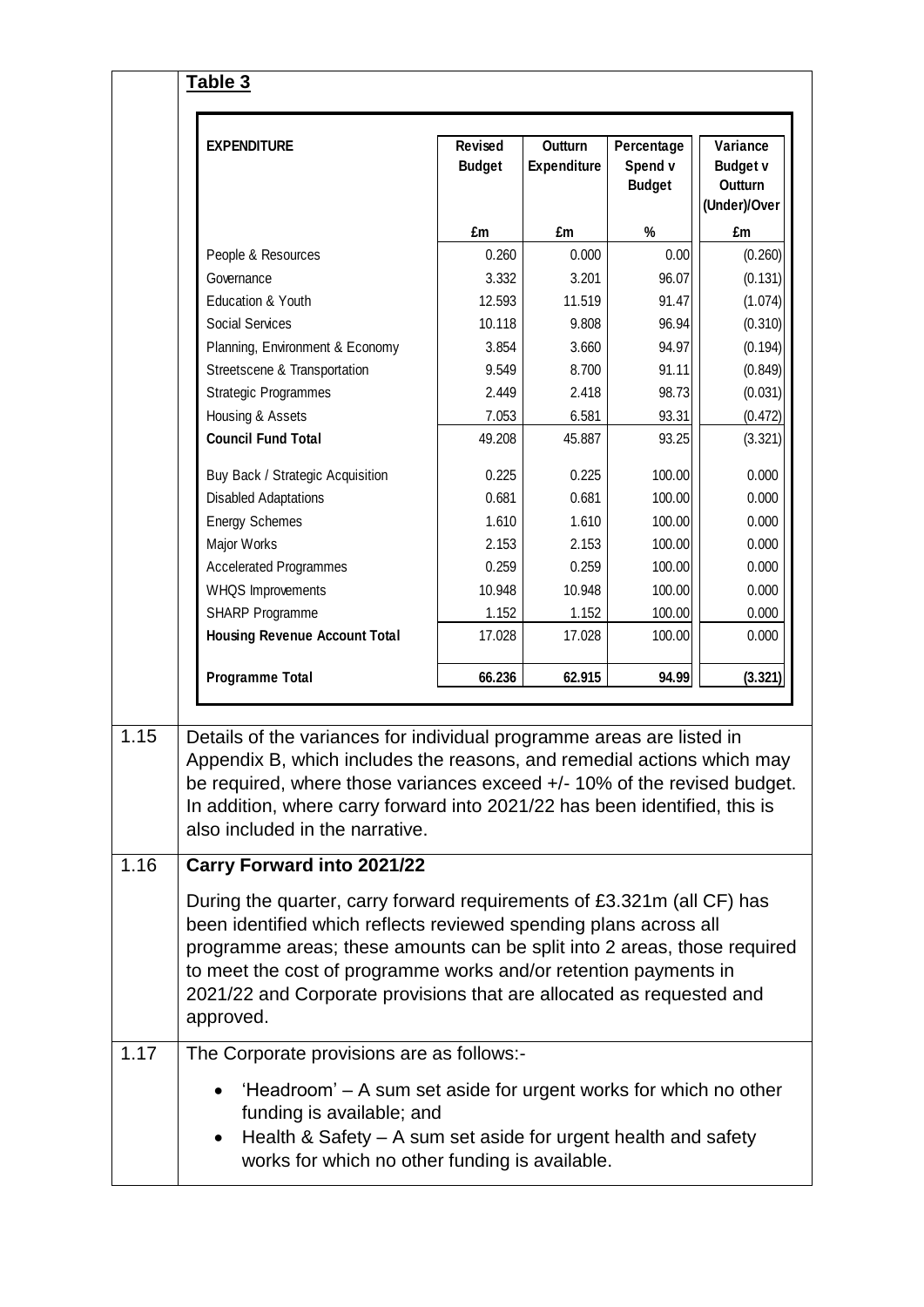| 1.18 | Information relating to each programme area is contained in Appendix B<br>and summarised in Table 4 below:                                  |       |       |
|------|---------------------------------------------------------------------------------------------------------------------------------------------|-------|-------|
|      | Table 4                                                                                                                                     |       |       |
|      | <b>OUTTURN CARRY FORWARD - ANALYSIS</b>                                                                                                     |       |       |
|      |                                                                                                                                             | £m    | £m    |
|      | <b>Contractually Committed</b>                                                                                                              |       |       |
|      | Governance                                                                                                                                  | 0.131 |       |
|      | <b>Education - General</b>                                                                                                                  | 0.624 |       |
|      | <b>Primary Schools</b>                                                                                                                      | 0.180 |       |
|      | Secondary Schools                                                                                                                           | 0.210 |       |
|      | <b>Special Education</b>                                                                                                                    | 0.061 |       |
|      | Services to Older People                                                                                                                    | 0.218 |       |
|      | <b>Children's Services</b>                                                                                                                  | 0.092 |       |
|      | Engineering                                                                                                                                 | 0.023 |       |
|      | Townscape Heritage Initiatives                                                                                                              | 0.101 |       |
|      | Private Sector Renewal/Improvement                                                                                                          | 0.070 |       |
|      | <b>Waste Services</b>                                                                                                                       | 0.730 |       |
|      | Highways                                                                                                                                    | 0.102 |       |
|      | Transportation                                                                                                                              | 0.017 |       |
|      | Leisure Centres & Libraries                                                                                                                 | 0.007 |       |
|      | Play Areas                                                                                                                                  | 0.024 |       |
|      | <b>Administrative Buildings</b>                                                                                                             | 0.424 |       |
|      | <b>Disabled Facilities Grants</b>                                                                                                           |       | 3.061 |
|      |                                                                                                                                             |       | 3.061 |
|      | <b>Corporate Allocations</b>                                                                                                                |       |       |
|      | 'Headroom'                                                                                                                                  | 0.210 |       |
|      | Health & Safety Works                                                                                                                       | 0.050 | 0.260 |
|      |                                                                                                                                             |       |       |
|      | <b>Total</b>                                                                                                                                |       | 3.321 |
|      |                                                                                                                                             |       |       |
| 1.19 |                                                                                                                                             |       |       |
|      | In some instances amounts which had previously been identified as<br>requiring carry forward have been reversed as it became clear that the |       |       |
|      | expenditure was going to be incurred in the 2020/21 financial year, as shown                                                                |       |       |
|      | below. Information relating to each programme area is contained in<br>Appendix B and summarised in Table 5 below:-                          |       |       |
|      |                                                                                                                                             |       |       |
|      |                                                                                                                                             |       |       |
|      |                                                                                                                                             |       |       |
|      |                                                                                                                                             |       |       |
|      |                                                                                                                                             |       |       |
|      |                                                                                                                                             |       |       |
|      |                                                                                                                                             |       |       |
|      |                                                                                                                                             |       |       |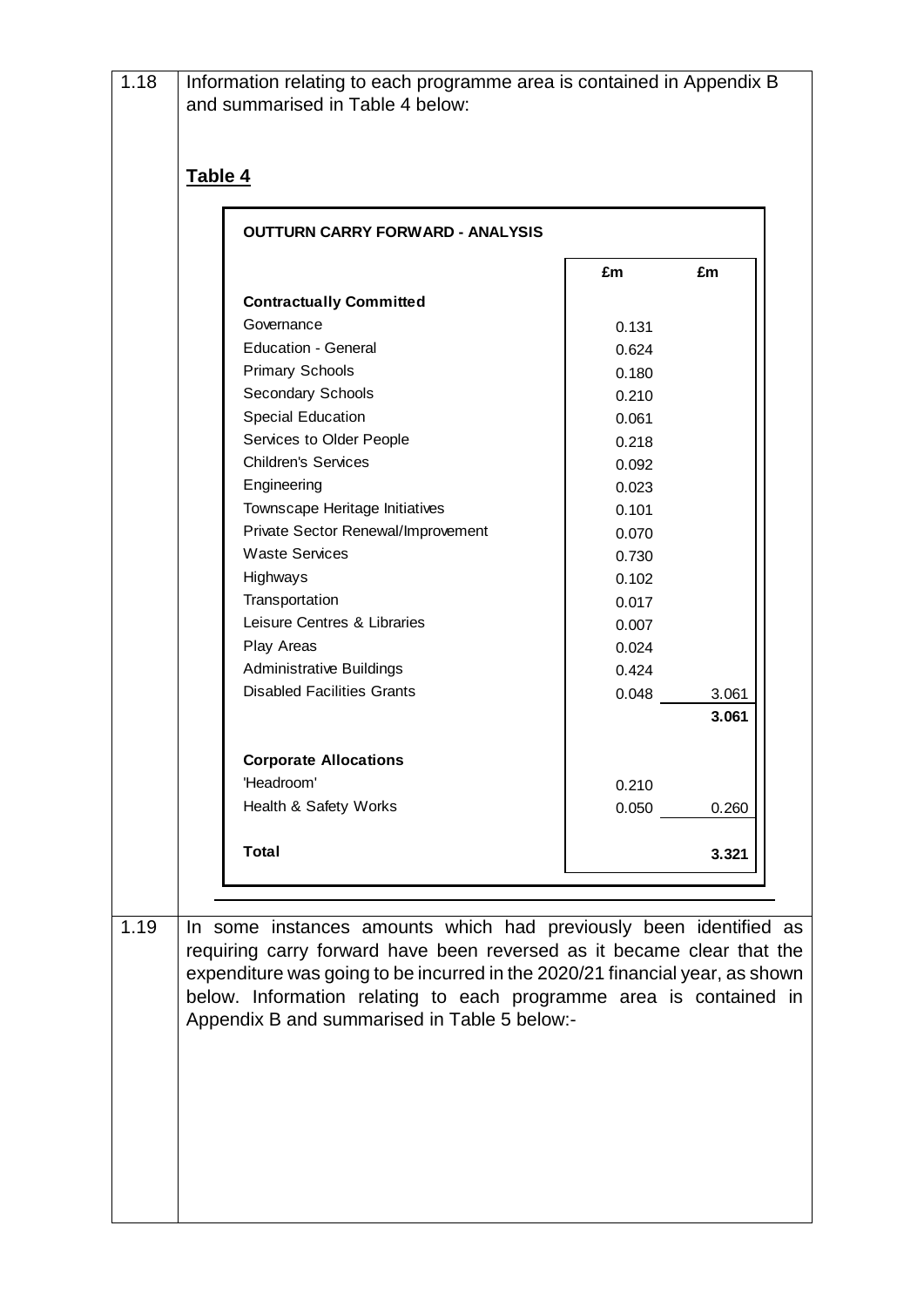|      | Table 5                                                                                                                                                                                                                                                                                                                                                                                              |         |         |         |                             |       |        |         |        |
|------|------------------------------------------------------------------------------------------------------------------------------------------------------------------------------------------------------------------------------------------------------------------------------------------------------------------------------------------------------------------------------------------------------|---------|---------|---------|-----------------------------|-------|--------|---------|--------|
|      |                                                                                                                                                                                                                                                                                                                                                                                                      |         |         |         |                             |       |        |         | Total  |
|      | <b>CARRY FORWARD INTO</b>                                                                                                                                                                                                                                                                                                                                                                            | Month 4 | Month 6 | Month 9 | Reversed WG Grant Sub Total |       |        | Outturn |        |
|      | 2021/22                                                                                                                                                                                                                                                                                                                                                                                              | £m      | £m      | £m      | £m                          | £m    | £m     | £m      | £m     |
|      | People & Resources                                                                                                                                                                                                                                                                                                                                                                                   | 0.000   | 0.000   | 0.000   | 0.000                       | 0.000 | 0.000  | 0.260   | 0.260  |
|      | Governance                                                                                                                                                                                                                                                                                                                                                                                           | 0.171   | 0.000   | 0.306   | (0.103)                     | 0.000 | 0.374  | 0.131   | 0.505  |
|      | Education & Youth                                                                                                                                                                                                                                                                                                                                                                                    | 4.539   | 0.039   | 0.987   | (1.596)                     | 2.527 | 6.496  | 1.074   | 7.570  |
|      | Social Services                                                                                                                                                                                                                                                                                                                                                                                      | 0.000   | 0.288   | 0.000   | 0.000                       | 0.000 | 0.288  | 0.310   | 0.598  |
|      | Planning, Environment & Economy                                                                                                                                                                                                                                                                                                                                                                      | 0.187   | 0.030   | 0.461   | (0.022)                     | 0.000 | 0.656  | 0.194   | 0.850  |
|      | Streetscene & Transportation                                                                                                                                                                                                                                                                                                                                                                         | 0.543   | 0.050   | 1.632   | (0.547)                     | 0.000 | 1.678  | 0.849   | 2.527  |
|      | Strategic Programmes                                                                                                                                                                                                                                                                                                                                                                                 | 0.200   | 0.962   | 0.235   | (0.003)                     | 0.000 | 1.394  | 0.031   | 1.425  |
|      | Housing & Assets                                                                                                                                                                                                                                                                                                                                                                                     | 0.780   | 0.000   | 0.731   | (0.083)                     | 0.000 | 1.428  | 0.472   | 1.900  |
|      | <b>Council Fund</b>                                                                                                                                                                                                                                                                                                                                                                                  | 6.420   | 1.369   | 4.352   | (2.354)                     | 2.527 | 12.314 | 3.321   | 15.635 |
|      | <b>TOTAL</b>                                                                                                                                                                                                                                                                                                                                                                                         | 6.420   | 1.369   | 4.352   | (2.354)                     | 2.527 | 12.314 | 3.321   | 15.635 |
|      |                                                                                                                                                                                                                                                                                                                                                                                                      |         |         |         |                             |       |        |         |        |
| 1.20 | <b>Additional Allocations</b>                                                                                                                                                                                                                                                                                                                                                                        |         |         |         |                             |       |        |         |        |
|      | No additional allocations have been identified in the programme in the last                                                                                                                                                                                                                                                                                                                          |         |         |         |                             |       |        |         |        |
|      | quarter.                                                                                                                                                                                                                                                                                                                                                                                             |         |         |         |                             |       |        |         |        |
| 1.21 | <b>Savings</b>                                                                                                                                                                                                                                                                                                                                                                                       |         |         |         |                             |       |        |         |        |
|      | The following savings have been identified in the programme in the last<br>quarter.                                                                                                                                                                                                                                                                                                                  |         |         |         |                             |       |        |         |        |
|      | North Wales Residual Waste Treatment Project (NWRWTP) -<br>£0.497m. As part of the Inter Authority Agreement, all partners in the<br>NWRWTP agreed to contribute to building waste transfer stations at<br>Denbighshire and Conwy. Following successful grant applications,<br>the NWRWTP Joint Committee have approved that individual<br>Councils can retain their contribution for their own use. |         |         |         |                             |       |        |         |        |
|      | Hope Bryn y Grog Cemetery - £0.019m. Cost of works were lower<br>$\bullet$<br>than the allocated budget for the scheme. This one-off saving can be<br>released back into the Capital Programme.<br>County Hall Demolition - £0.104m. A saving has been identified on<br>$\bullet$<br>the scheme now all works have been completed.                                                                   |         |         |         |                             |       |        |         |        |
|      |                                                                                                                                                                                                                                                                                                                                                                                                      |         |         |         |                             |       |        |         |        |
|      | Private Sector Renewal - £0.030m. A one-off saving has been<br>identified in-year that can be released back into the Capital<br>Programme.                                                                                                                                                                                                                                                           |         |         |         |                             |       |        |         |        |
|      | Member IT Support - £0.014m. 'Headroom' provision was approved<br>$\bullet$<br>in the Month 9 capital report to provide laptops to each Member who<br>required one. Following the award of grant funding, this allocation has<br>been returned back to the 'headroom' provision.                                                                                                                     |         |         |         |                             |       |        |         |        |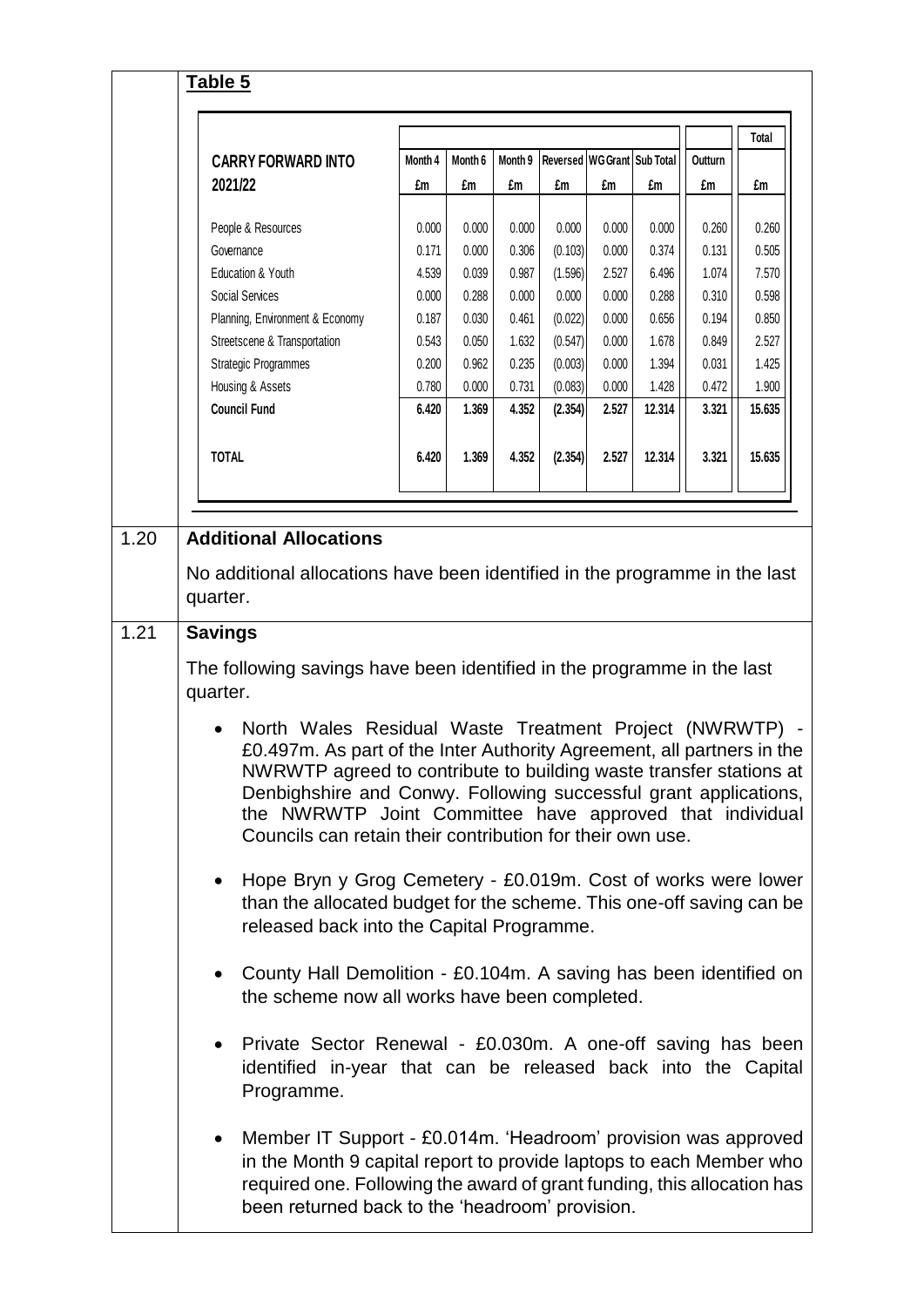| 1.22 |         | <b>Funding of 2020/21 Approved Schemes</b>                                                                                                                                                                                                                                                                                                                                                                                                                                                                         |         |         |
|------|---------|--------------------------------------------------------------------------------------------------------------------------------------------------------------------------------------------------------------------------------------------------------------------------------------------------------------------------------------------------------------------------------------------------------------------------------------------------------------------------------------------------------------------|---------|---------|
|      |         | The position at outturn is summarised in Table 6 below for the three year<br>Capital Programme between 2020/21 - 2022/23:-                                                                                                                                                                                                                                                                                                                                                                                         |         |         |
|      | Table 6 |                                                                                                                                                                                                                                                                                                                                                                                                                                                                                                                    |         |         |
|      |         | FUNDING OF APPROVED SCHEMES 2020/21 - 2022/23                                                                                                                                                                                                                                                                                                                                                                                                                                                                      |         |         |
|      |         |                                                                                                                                                                                                                                                                                                                                                                                                                                                                                                                    | £m      | £m      |
|      |         | Balance carried forward from 2019/20                                                                                                                                                                                                                                                                                                                                                                                                                                                                               |         | (1.145) |
|      |         | <b>Increases</b>                                                                                                                                                                                                                                                                                                                                                                                                                                                                                                   |         |         |
|      |         | Shortfall in 2020/21 to 2022/23 Budget                                                                                                                                                                                                                                                                                                                                                                                                                                                                             | 2.264   |         |
|      |         | Additional allocation to Queensferry Campus                                                                                                                                                                                                                                                                                                                                                                                                                                                                        | 0.217   |         |
|      |         |                                                                                                                                                                                                                                                                                                                                                                                                                                                                                                                    |         | 2.481   |
|      |         | <b>Decreases</b>                                                                                                                                                                                                                                                                                                                                                                                                                                                                                                   |         |         |
|      |         | Actual In year receipts                                                                                                                                                                                                                                                                                                                                                                                                                                                                                            | (1.977) |         |
|      |         | Savings                                                                                                                                                                                                                                                                                                                                                                                                                                                                                                            | (1.327) | (3.304) |
|      |         | <b>Funding - (Available)/Shortfall</b>                                                                                                                                                                                                                                                                                                                                                                                                                                                                             |         | (1.968) |
| 1.23 |         | The final outturn funding surplus from the 2020/21 - 2022/23 Capital<br>Programme is £1.968m.                                                                                                                                                                                                                                                                                                                                                                                                                      |         |         |
|      |         | The 2021/22 – 2023/24 Capital Programme was approved on the $8th$<br>December 2020, with a funding deficit of £1.317m. Following the final local<br>government settlement, the Council received additional funding and this<br>resulted in the programme being in a surplus position of £0.144m over the<br>three year period. This surplus carry forward will lead to an opening<br>funding position surplus of £2.112m, prior to the realisation of additional<br>capital receipts and/or other funding sources. |         |         |
| 1.24 |         | <b>Investment in County Towns</b>                                                                                                                                                                                                                                                                                                                                                                                                                                                                                  |         |         |
|      |         | At its meeting on 12 <sup>th</sup> December 2017, the Council approved a Notice of<br>Motion relating to the reporting of investment in county towns. The extent<br>and format of the reporting was agreed at the Corporate Resources<br>Overview and Scrutiny Committee on 14 <sup>th</sup> June 2018.                                                                                                                                                                                                            |         |         |
| 1.25 |         | Table 7 below shows a summary of the 2019/20 and 2020/21 actual<br>expenditure, and budgets for future years as approved by Council at its<br>meeting of 8 <sup>th</sup> December, 2020. Further detail can be found in Appendix C,<br>including details of the 2020/21 revised budget.                                                                                                                                                                                                                            |         |         |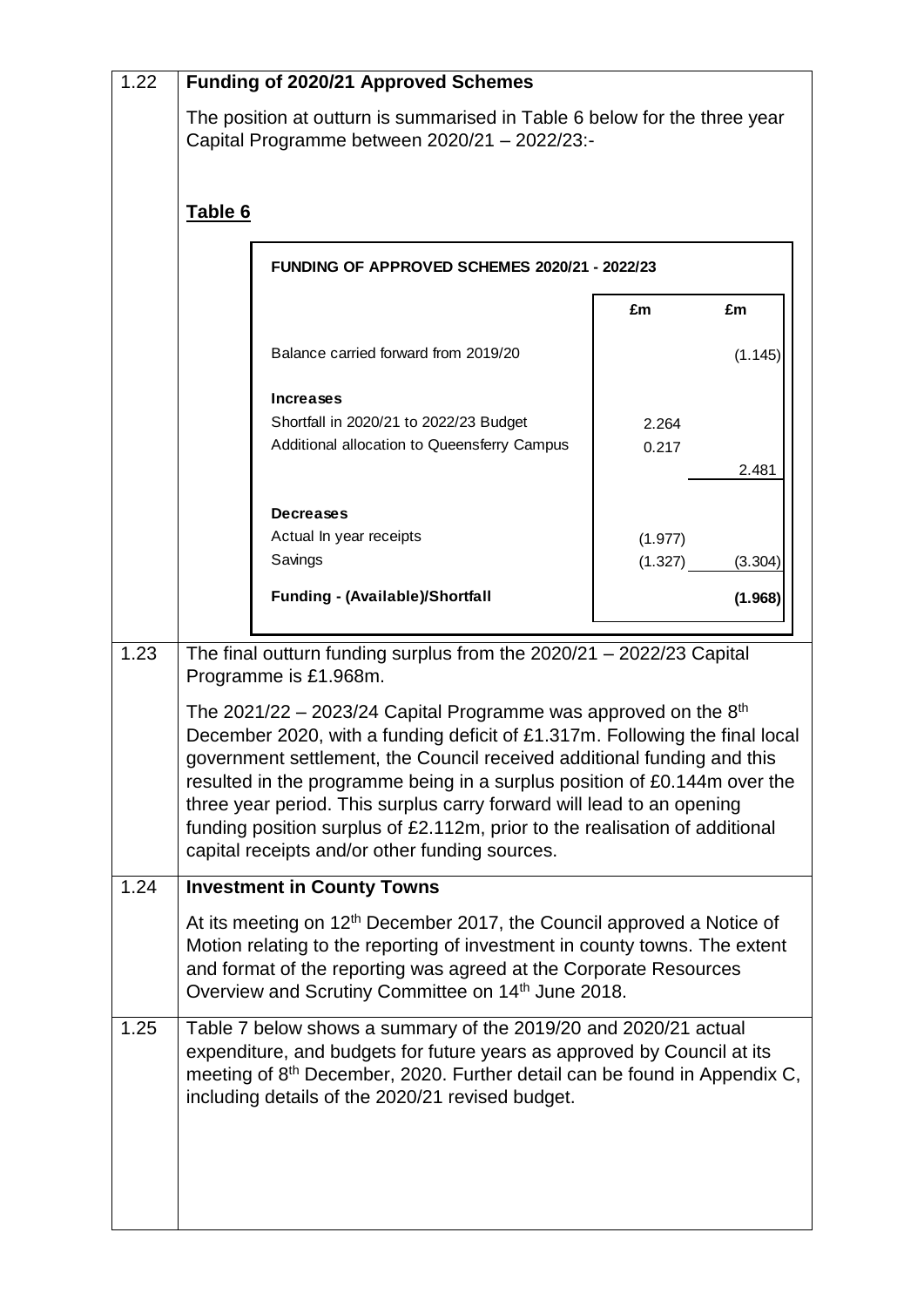|      | <b>INVESTMENT IN COUNTY TOWNS</b>                                                                                                                                                                                                                                                                                                  |                                                                      |                                                                       |                                                                         |
|------|------------------------------------------------------------------------------------------------------------------------------------------------------------------------------------------------------------------------------------------------------------------------------------------------------------------------------------|----------------------------------------------------------------------|-----------------------------------------------------------------------|-------------------------------------------------------------------------|
|      |                                                                                                                                                                                                                                                                                                                                    | 2019/20<br>Actual<br>£m                                              | 2020/21<br>Actual<br>£m                                               | $2021 -$<br>2023<br><b>Budget</b><br>£m                                 |
|      | Buckley / Penyffordd<br>Connah's Quay / Shotton<br>Flint / Bagillt<br>Holywell / Caerwys / Mostyn<br>Mold / Treuddyn / Cilcain<br>Queensferry / Hawarden / Sealand<br>Saltney / Broughton / Hope<br>Unallocated / To Be Confirmed                                                                                                  | 7.729<br>3.844<br>3.048<br>3.291<br>3.406<br>5.925<br>0.748<br>0.728 | 10.157<br>1.412<br>2.181<br>1.457<br>5.655<br>5.825<br>4.841<br>1.256 | 3.165<br>4.634<br>2.906<br>9.288<br>12.860<br>11.128<br>2.626<br>18.100 |
|      | <b>Total</b>                                                                                                                                                                                                                                                                                                                       | 28.719                                                               | 32.784                                                                | 64.707                                                                  |
|      |                                                                                                                                                                                                                                                                                                                                    |                                                                      |                                                                       |                                                                         |
| 1.27 | included, and the expenditure and budgets reported should be considered<br>in that context.<br>There are two significant factors which increase allocations to particular<br>areas, which are homes developed under SHARP, and new or remodelled<br>schools. The impact of these can be seen in the detail shown in Appendix<br>C. |                                                                      |                                                                       |                                                                         |
| 1.28 | Some expenditure cannot yet be allocated to specific towns as schemes<br>are not yet fully developed or are generic in nature and not easily<br>identifiable to one of the seven areas. As such schemes are identified the<br>expenditure will be allocated to the relevant area.                                                  |                                                                      |                                                                       |                                                                         |
| 1.29 | Information on the split between internal and external funding can be found<br>in Appendix C.                                                                                                                                                                                                                                      |                                                                      |                                                                       |                                                                         |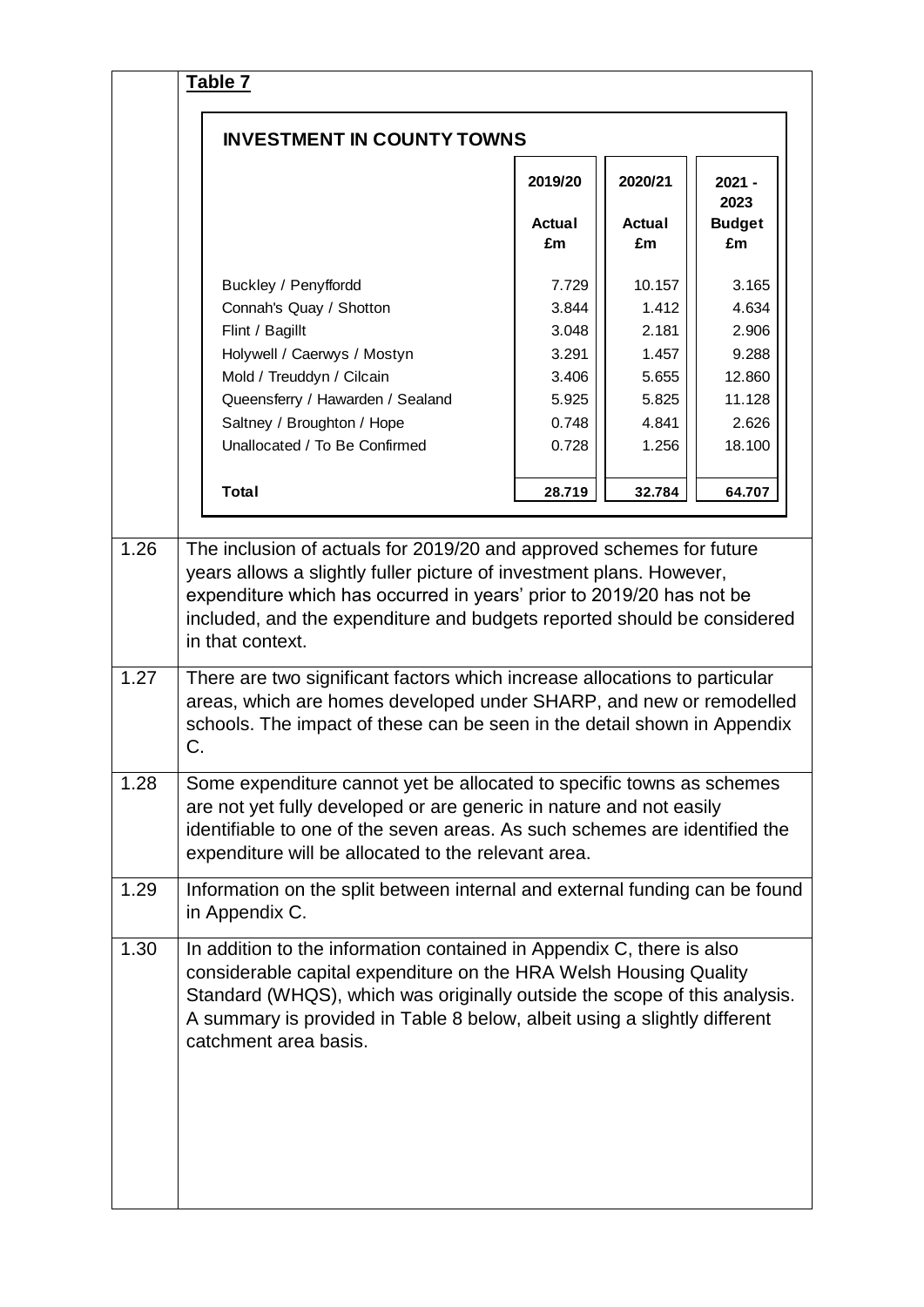| <b>WHQS Programme</b>   |                   |                          |                          |
|-------------------------|-------------------|--------------------------|--------------------------|
|                         | 2019/20<br>Actual | 2020/21<br><b>Budget</b> | 2020/21<br><b>Actual</b> |
|                         | £m                | £m                       | £m                       |
| Holywell                | 2.950             | 0.300                    | 0.136                    |
| Flint                   | 2.110             | 0.300                    | 0.189                    |
| Deeside & Saltney       | 0.420             | 2.611                    | 2.151                    |
| <b>Buckley</b>          | 0.600             | 4.579                    | 3.568                    |
| Mold                    | 7.130             | 1.432                    | 1.160                    |
| Connah's Quay & Shotton | 0.480             | 1.400                    | 0.632                    |
| <b>Total</b>            | 13.690            | 10.622                   | 7.836                    |

| 2.00   | <b>RESOURCE IMPLICATIONS</b>                                       |
|--------|--------------------------------------------------------------------|
| $2.01$ | Financial implications - As set out in the body of the report.     |
| 2.02   | Personnel implications - None directly as a result of this report. |

| 3.00 | <b>IMPACT ASSESSMENT AND RISK MANAGEMENT</b>                                                                                                                                                                                                                                                                                                                                                |
|------|---------------------------------------------------------------------------------------------------------------------------------------------------------------------------------------------------------------------------------------------------------------------------------------------------------------------------------------------------------------------------------------------|
| 3.01 | There are no risks associated with the information contained herein<br>relating to capital outturn.                                                                                                                                                                                                                                                                                         |
|      | The adverse weather during the first quarter of the year caused significant<br>damage to the highway network. Assessments are ongoing but impacts<br>are likely to be numerous and expensive, resulting in a cost pressure to<br>the programme. This will be reported in the second quarter of 2021/22<br>once cost certainty is obtained.                                                  |
|      | The impact of the pandemic will continue to be monitored closely during<br>the new financial year. Due to the re-profiling of schemes from the 2020/21<br>and resources available to manage and deliver schemes, the levels of<br>planned expenditure in 2021/21 may be affected, resulting in a high level<br>of carry forward requests to re-phase budgets into the 2022/23<br>programme. |
|      | In addition to the above there are currently indications that material<br>supplies, and demand, are being impacted by oversees supply market<br>disruption leading to potential cost increases, higher tender prices and<br>project delays.                                                                                                                                                 |
|      | Grants received will also to be closely monitored to ensure that<br>expenditure is incurred within the terms and conditions of the grant. The                                                                                                                                                                                                                                               |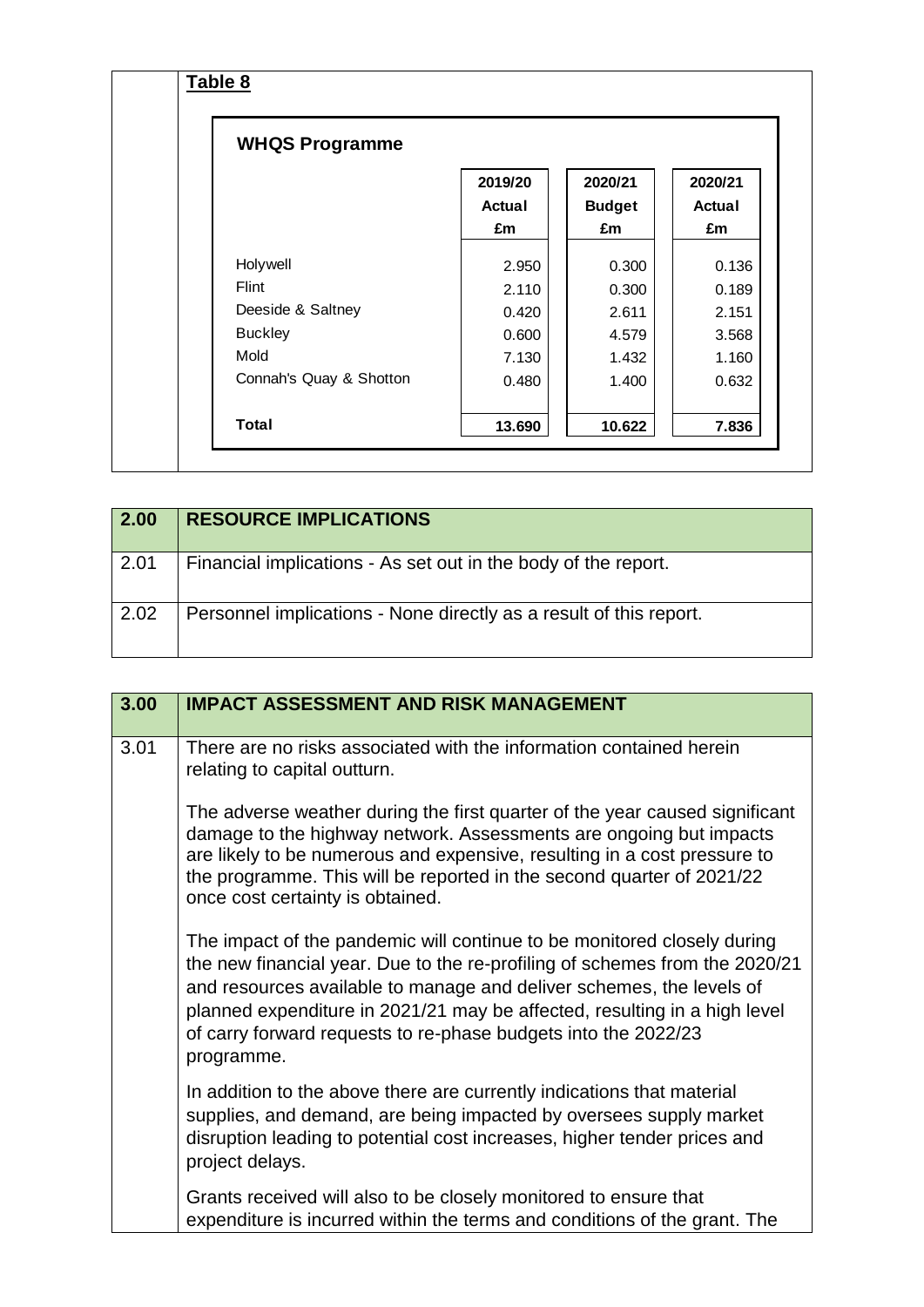capital team will work with project leads to report potential risks of achieving spend within timescales and assist in liaising with the grant provider.

The Council has a prudent policy of allocating its own capital receipts to fund capital projects only when receipts are actually received rather than when it is anticipated the receipt will be received, and this position continues to be the case. Due to the pandemic there may be a delay in obtaining capital receipts as the timing of these receipts are also subject to market forces outside of the Council's control. In line with current policy no allowance has been made for these receipts in reporting the Council's capital funding position.

| 4.00 | <b>CONSULTATIONS REQUIRED/CARRIED OUT</b>                      |
|------|----------------------------------------------------------------|
| 4.01 | No consultation is required as a direct result of this report. |

| 5.00 | <b>APPENDICES</b>                                      |
|------|--------------------------------------------------------|
| 5.01 | Appendix A: Capital Programme - Changes during 2020/21 |
| 5.02 | Appendix B: Variances                                  |
| 5.03 | Appendix C: Investment in Towns                        |

| 6.00 | <b>LIST OF ACCESSIBLE BACKGROUND DOCUMENTS</b> |
|------|------------------------------------------------|
| 6.01 | Capital Programme monitoring papers 2020/21.   |

| 7.00 | <b>CONTACT OFFICER DETAILS</b>                                                             |
|------|--------------------------------------------------------------------------------------------|
| 7.01 | <b>Contact Officer:</b> Chris Taylor, Strategic Finance Manager<br>Telephone: 01352 703309 |
|      | E-mail: christopher.taylor@flintshire.gov.uk                                               |

| 8.00 | <b>GLOSSARY OF TERMS</b>                                                                                                                                                                                                                                                                |
|------|-----------------------------------------------------------------------------------------------------------------------------------------------------------------------------------------------------------------------------------------------------------------------------------------|
| 8.01 | <b>Budget Re-profiling:</b> Capital schemes are very dynamic and a number of<br>factors can influence their timing and funding. Budget re-profiling assures<br>that the correct resources are available in the correct accounting period to<br>finance the actual level of expenditure. |
|      | Capital Expenditure: Expenditure on the acquisition of non-current<br>assets or expenditure which extends the useful life of an existing asset                                                                                                                                          |
|      | <b>Capital Programme:</b> The Council's financial plan covering capital<br>schemes and expenditure proposals for the current year and a number of                                                                                                                                       |